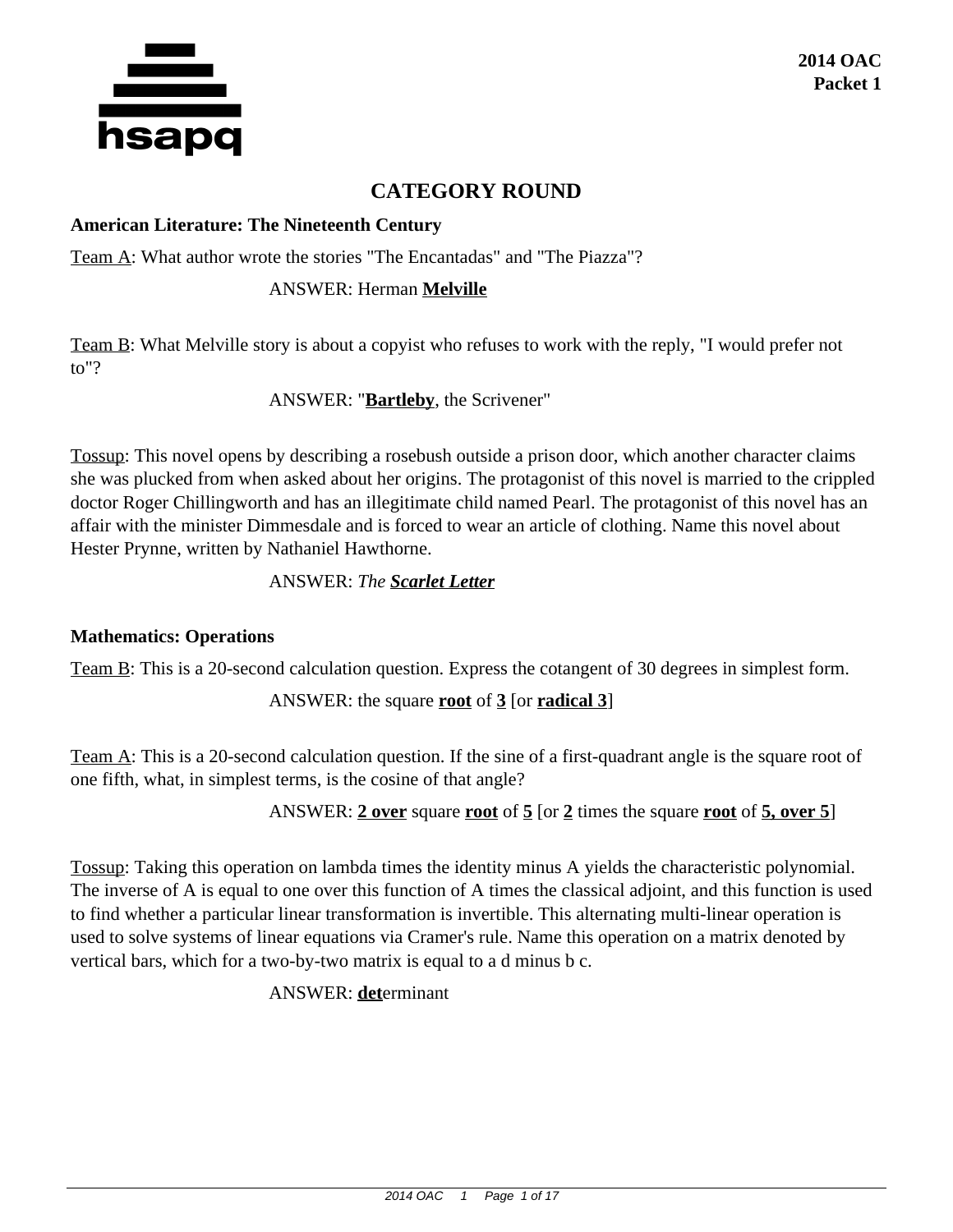#### **World History: Monarchs**

Team A: What Castilian mother of Charles V was confined to a nunnery for insanity?

# ANSWER: **Joanna the Mad** [or **Juana la Loca**]

Team B: What king of France was the dauphin who took the throne with the help of Joan of Arc?

# ANSWER: **Charles VII** of France

Tossup: A king of this name attempted to divide his kingdom through the Ordinatio Imperii (or-din-AH-tee-oh imp-AIR-ee-ee). Three sons of that king with this name later split up the kingdom by the Treaty of Verdun. This name was held by a king who was captured in the Battle of Fariskur (FAH-riss-kor) and died in Tunisia after starting a second expedition towards the Holy Land. This name belonged to a monarch who led the Seventh and Eighth Crusades and was the only French king to be canonized. Identify this name belonging to a French saint and seventeen other French kings.

## ANSWER: **Louis** [or **Louis** I; or **Louis** IX]

#### **Fine Arts: American Landmarks**

Team B: What Art Deco skyscraper designed by Shreve, Lamb, and Harmon was eclipsed in 1971 as the world's tallest building by the World Trade Center in the same city?

## ANSWER: **Empire State** Building

Team A: Joseph Strauss, Irving Morrow, and Charles Ellis collaborated on what International Orange-colored landmark north of San Francisco?

## ANSWER: **Golden Gate** Bridge

Tossup: The competition for designing what became this monument was overseen by George Howe. This monument was built by the MacDonald Construction Company and used the Pittsburgh-Des Moines Steel Company for its stainless steel exterior. This monument was one of the first solo designs done by Finnish architect Eero Saarinen. Underneath this monument is the Museum of Westward Expansion. Name this 630-foot tall and 630-foot wide catenary arch located next to the Mississippi River in St. Louis.

## ANSWER: **Gateway** Arch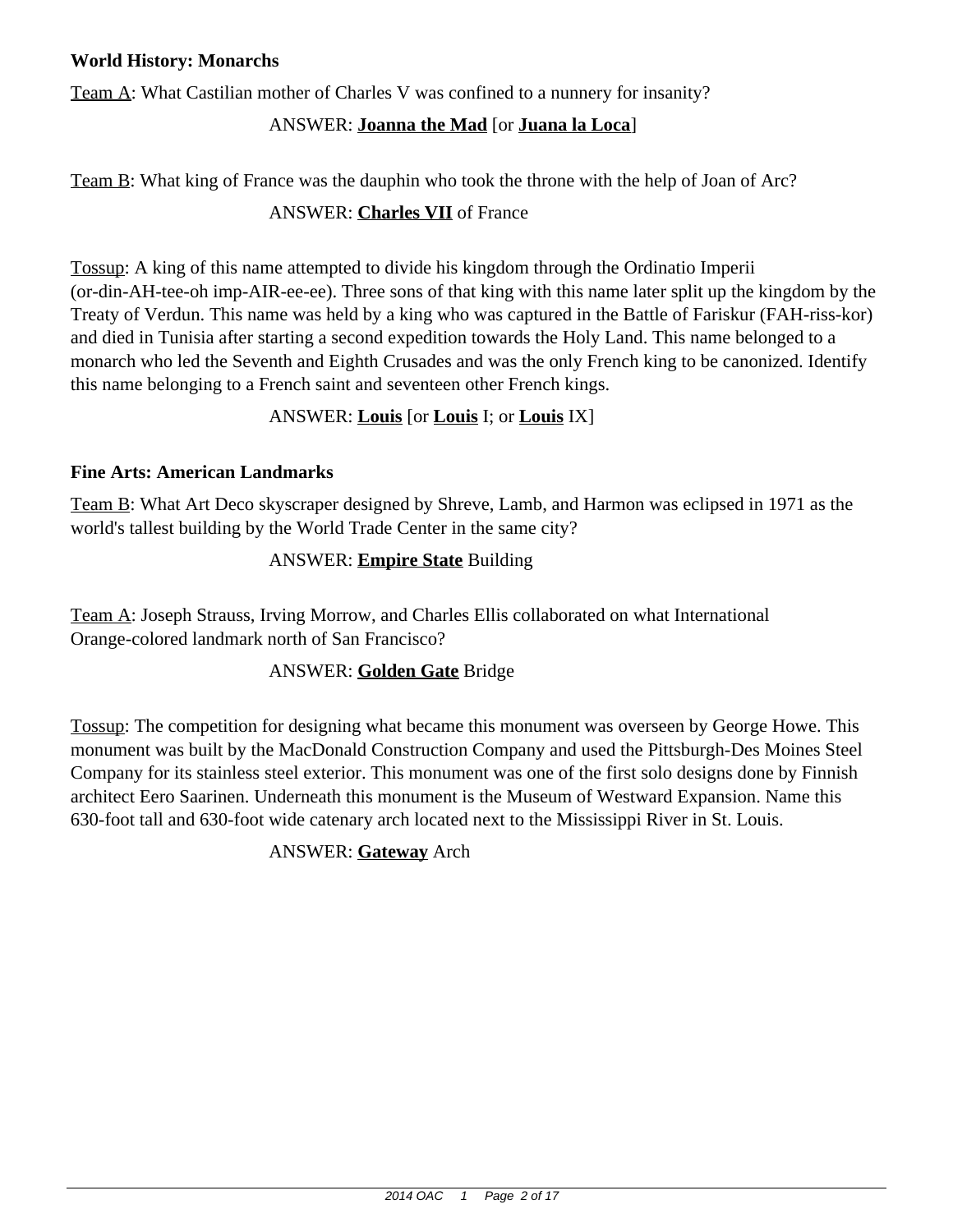#### **Life Sciences: Glands and Organs**

Team A: What endocrine gland in the brain produces melatonin?

# ANSWER: **pineal** gland

Team B: What largest mammalian organ is a part of the integumentary (in TEG you ment urr ee) system?

#### ANSWER: **skin**

Tossup: This organ is converted into a surrogate urinary bladder in the Mitrofanoff procedure. A "meso" form of this organ functions primarily as a lymphatic structure. Darwin related this organ's function to the cecum's in animals, and defects in this organ have been shown to increase *C. difficile* infection rates. The Alvarado score can indicate defects in this organ, and pain at McBurney's point is often used to indicate that this organ is inflamed. Identify this worm-shaped, possibly vestigial, organ that is connected to the colon and is surgically removed when swollen.

#### ANSWER: vermiform **appendix** [or cecal **appendix**; or **vermix**]

#### **World Literature: French Literature**

Team B: Name the author and lover of Simone de Beauvoir who wrote *Nausea* and *The Wall.*

## ANSWER: Jean-Paul Charles Aymard **Sartre**

Team A: Name the poet who declared the "hypocrite reader" to be his brother in his poetry collection *Les Fleurs du Mal.*

## ANSWER: Charles Pierre **Baudelaire**

Tossup: In this book, a character becomes a clown after being drugged in an opium den by a police officer. This novel's main character is mistaken for a bank robber by Inspector Fix and he wins his bet when he realizes he forgot to adjust for crossing the International Date Line. The protagonist saves a woman from being sacrificed in India and is served by his valet Passepartout (pass-port-too). Name this Jules Verne novel in which Phileas Fogg circumnavigates the globe.

> ANSWER: *Around the World in Eighty Days* [or *Le tour du monde en quatre-vingts jours*]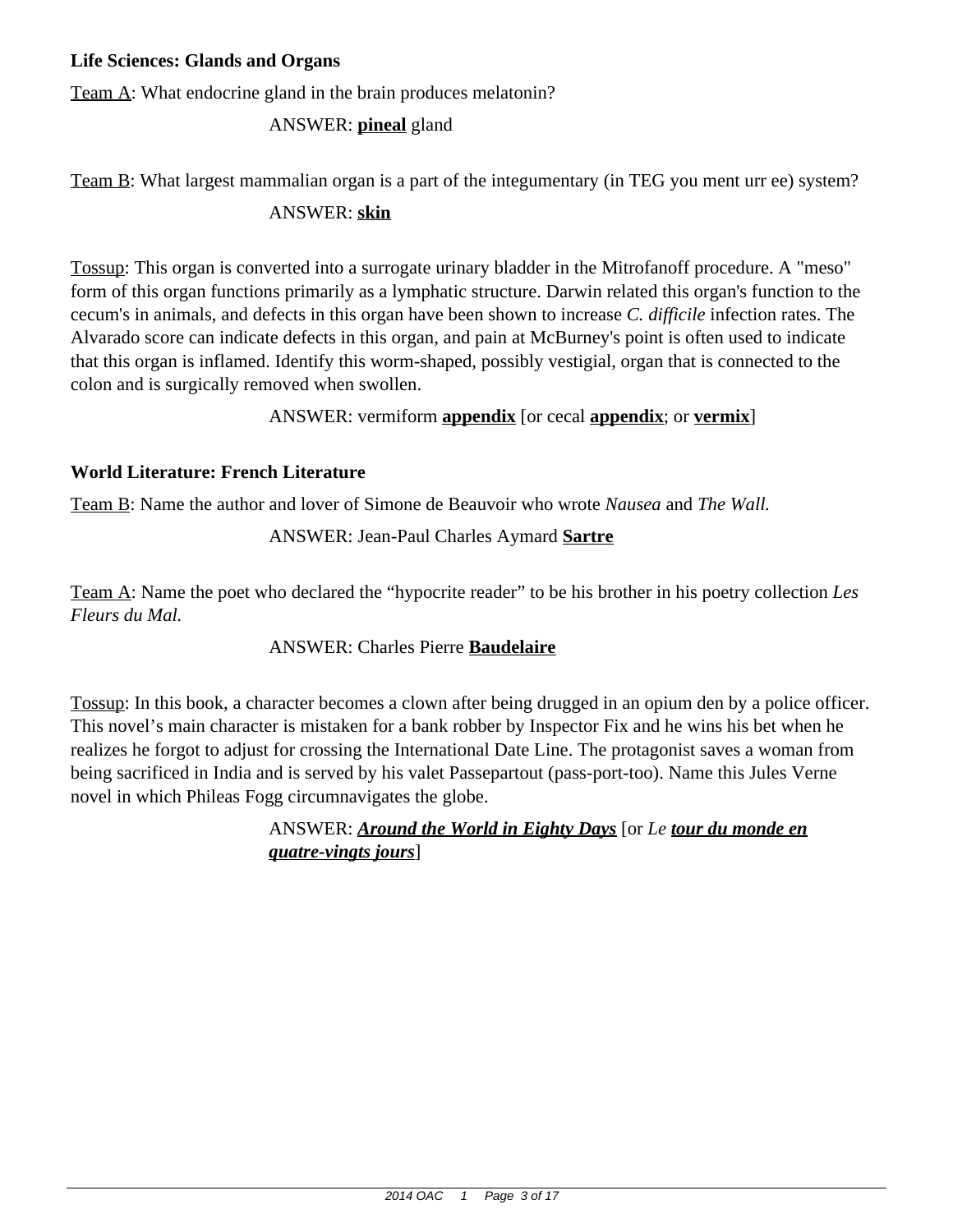#### **US Government/Economics: Politicians' Kids**

Team A: What current Mayor of New York has a daughter named Chiara who has struggled with substance abuse issues?

#### ANSWER: Bill **de Blasio** [or Warren **Wilhelm** Jr.]

Team B: What American politician is married to an English professor named Jill and has a son named Beau who served in the Delaware National Guard?

#### ANSWER: Joseph **Biden** Jr.

Tossup: This politician's daughter directed the Vietnam War drama *The Last Full Measure.* In 2011, President Obama sent this man on a diplomatic mission to Sudan, in which he proposed a peaceful implementation of South Sudan's independence referendum in exchange for removing Sudan from the list of state sponsors of terrorism. He was attacked in the controversial "swiftboat ads" which questioned his service record in the Vietnam War, eight years before he was nominated to replace Hillary Clinton. For 10 points, name this current U.S. Secretary of State.

#### ANSWER: John **Kerry**

#### **Physical Sciences: Lonely Electrons**

Team B: An atom loses or gains electrons so its outermost shell has an octet when it participates in what kind of bond?

#### ANSWER: **ionic** bond

Team A: Lone pairs are examples of electrons not participating in a bond that are located in what outermost shell?

#### ANSWER: **valence** shell

Tossup: The point group for this molecular geometry has a symmetry order of twenty-four and is called T sub d. This geometry is present in every carbon atom of cyclohexane (SIKE-lo-HECKS-ain), but none of the carbon atoms of benzene. The polyatomic ions sulfate and phosphate have this geometry. All alkanes have this geometry, and although it is not bent, molecules with this geometry have bond angles of 109.5 degrees. Identify this geometry with four attached atoms and no lone pairs, which is the geometry of methane.

## ANSWER: **tetrahedral** geometry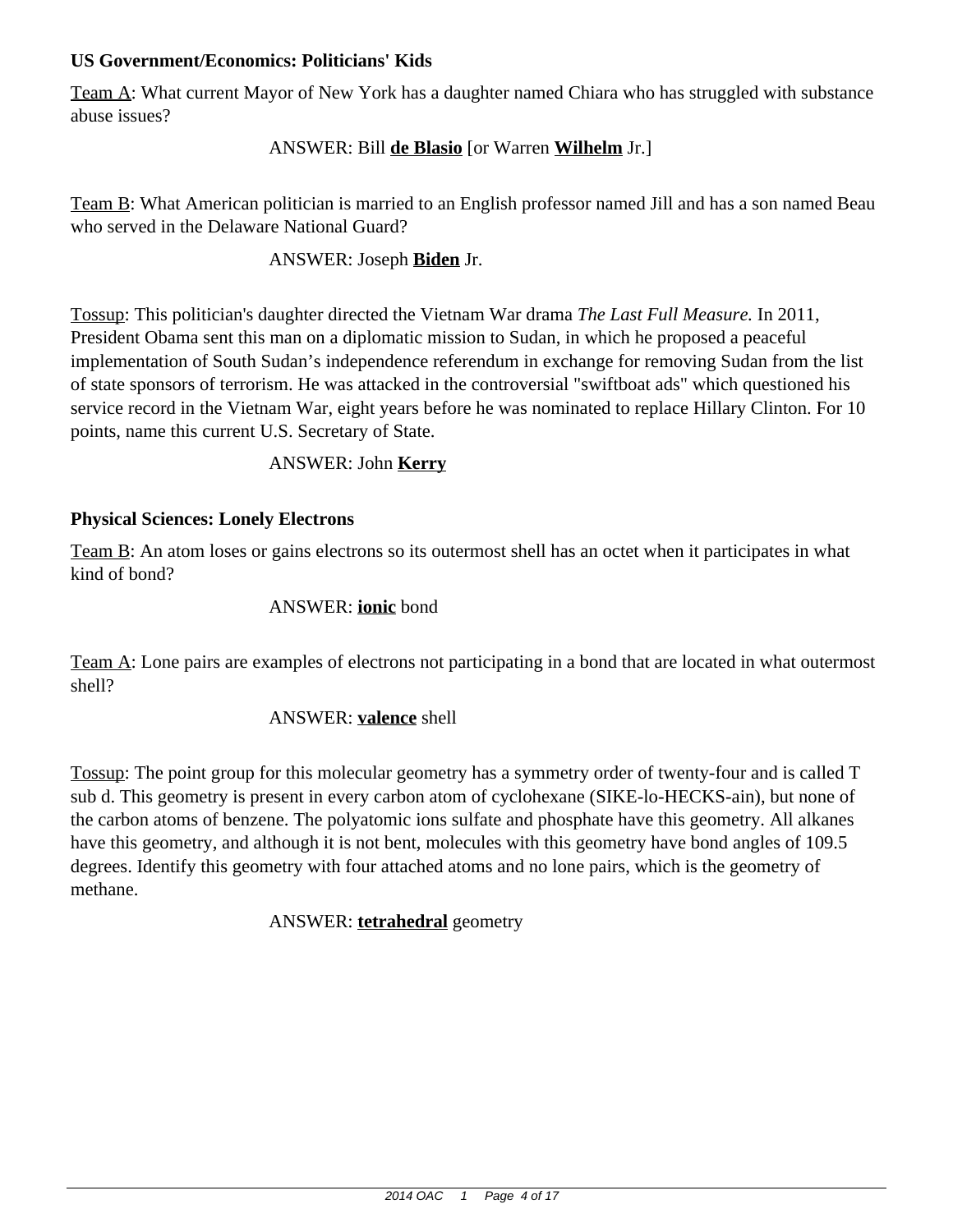#### **World Geography: Shipwrecks**

Team A: In 1994, 852 people died when the MS *Estonia* sank in this sea while traveling to Stockholm.

#### ANSWER: **Baltic** Sea

Team B: In 1966, the *Heraklion* sank while traveling in this sea between Crete and Piraeus in Greece.

#### ANSWER: **Aegean** Sea

Tossup: Over fifty people died on this river during the 1989 *Marchioness* disaster. Others were killed when the sea flooded this river's Canvey Island. The area of it known as the Tideway is downstream from Teddington Lock. The artificial Jubilee River contains this river's overflow and was named for the Diamond Jubilee. Pollution in this river reached alarming levels in the 1858 Great Stink, and it has been blamed for giving Prince Albert his fatal case of typhoid. Name this longest river entirely in England, which flows through London.

#### ANSWER: River **Thames**

#### **American History: Assassinations**

Team B: Which president was the target of assassination attempts by Lynette "Squeaky" Fromme and Sara Jane Moore?

> ANSWER: Gerald Rudolph **Ford,** Jr. [or "Jerry" for Gerald; or Leslie Lynch **King,** Jr.]

Team A: Which man shouted that "I am a Stalwart, and Arthur is president now!" after shooting James Garfield in 1881?

#### ANSWER: Charles **Guiteau**

Tossup: This location is currently part of a historic site with the nearby Petersen House. Major Henry Rathbone was stabbed at this location by a knife-wielding assailant. Audience members laughed in this building after a line about a "sockdologizing old man-trap" was delivered. During a performance of the comedy *Our American Cousin* in this building, a man shouted "Sic semper tyrannis!" after jumping onto the stage. Name this theater in Washington D.C. where John Wilkes Booth assassinated Abraham Lincoln.

#### ANSWER: **Ford's** Theatre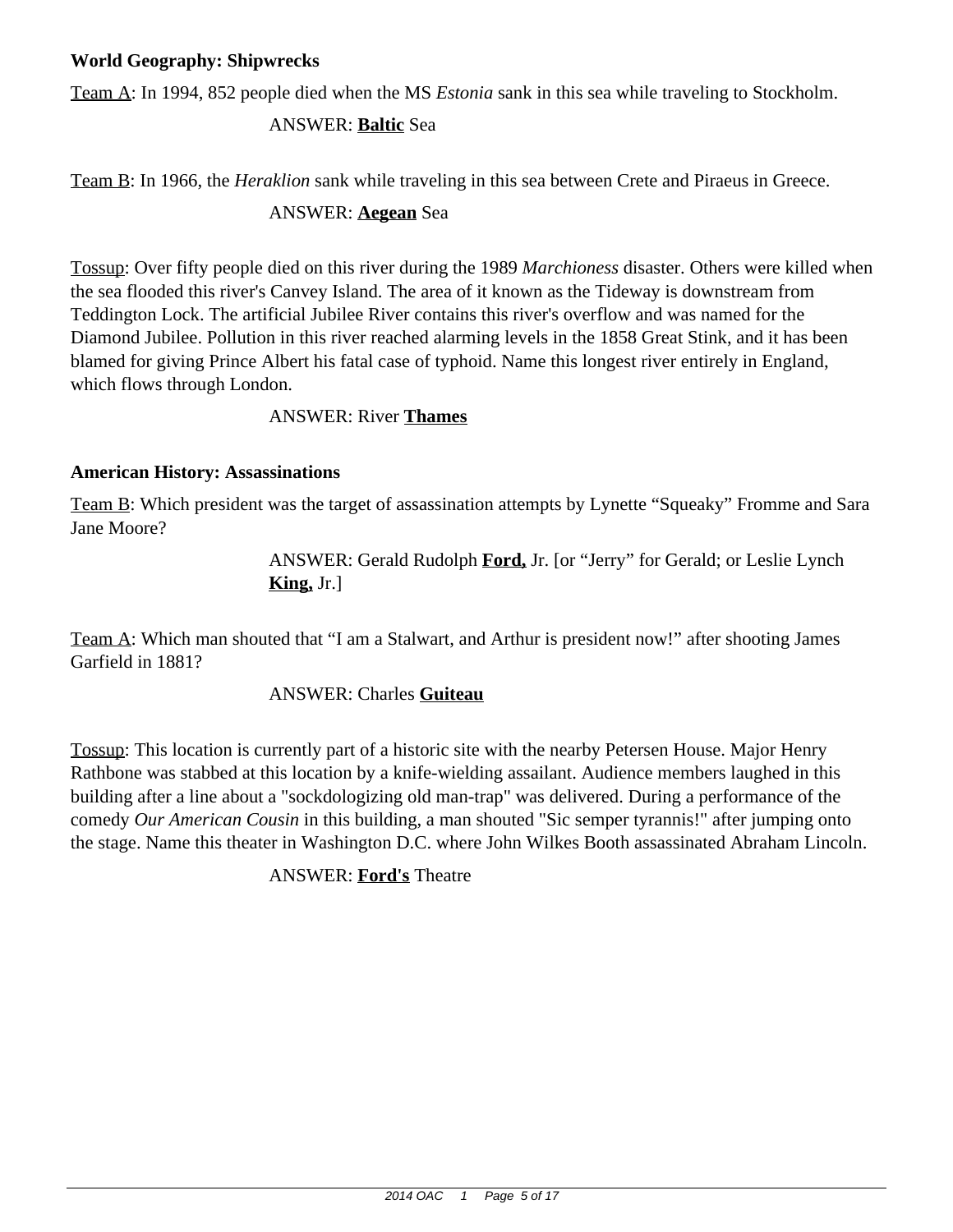1. What element is purified by complexing with carbon monoxide in the Mond process?

2. Who defeated the Mamluks at the Battle of the Pyramids during his 1798 to 1801 conquest of Egypt?

3. **(TWO WORD ANSWER)** What aria from Puccini's Turandot is titled in Italian as "None shall sleep?"

4. **(TWO WORD ANSWER)** What Charles Dickens title character is employed at the horrible Dotheboys Hall by Wackford Squeers?

5. The model organism C. elegans belongs to what animal phylum?

6. **(TWO WORD ANSWER)** Nancy and Bob both make the best possible choices based on each other's strategies in what kind of economic situation?

7. Which American President caused the resignations of Attorney General Elliot Richardson and Deputy Attorney General William Ruckelshaus?

8. In a short story by Nikolai Gogol, what body part jumps off of Major Kovalev and tries to be human?

9. **(TWO WORD ANSWER)** Which Christian text reaffirms faith in God and is named after the 325 A.D. council where it was first adopted?

10. A quadratic equation has imaginary roots when the discriminant has what property?

11. What form of male-acted Japanese drama contains short comedic interludes called "Kyogen?"

12. The American William Walker was president of what country from 1856-57 before being executed by Honduras in 1860?

13. **(TWO WORD ANSWER)** What province of Canada has a capital at Halifax?

14. "In The Hall of the Mountain King" is by Edvard Grieg, who hailed from what country?

15. **(TWO WORD ANSWER)** What NASA probe is expected to reach Pluto in 2015?

16. Which author wrote "I come to speak for your dead mouths" in a poem about Incan ruins?

17. What particle may oscillate between its three flavors of electron, muon, and tau?

18. **(TWO WORD ANSWER)** General Tilney eventually gives permission for his son Henry to marry Catherine Morland in what novel by Jane Austen?

19. The Jugurthine war took place between Rome and what ancient kingdom?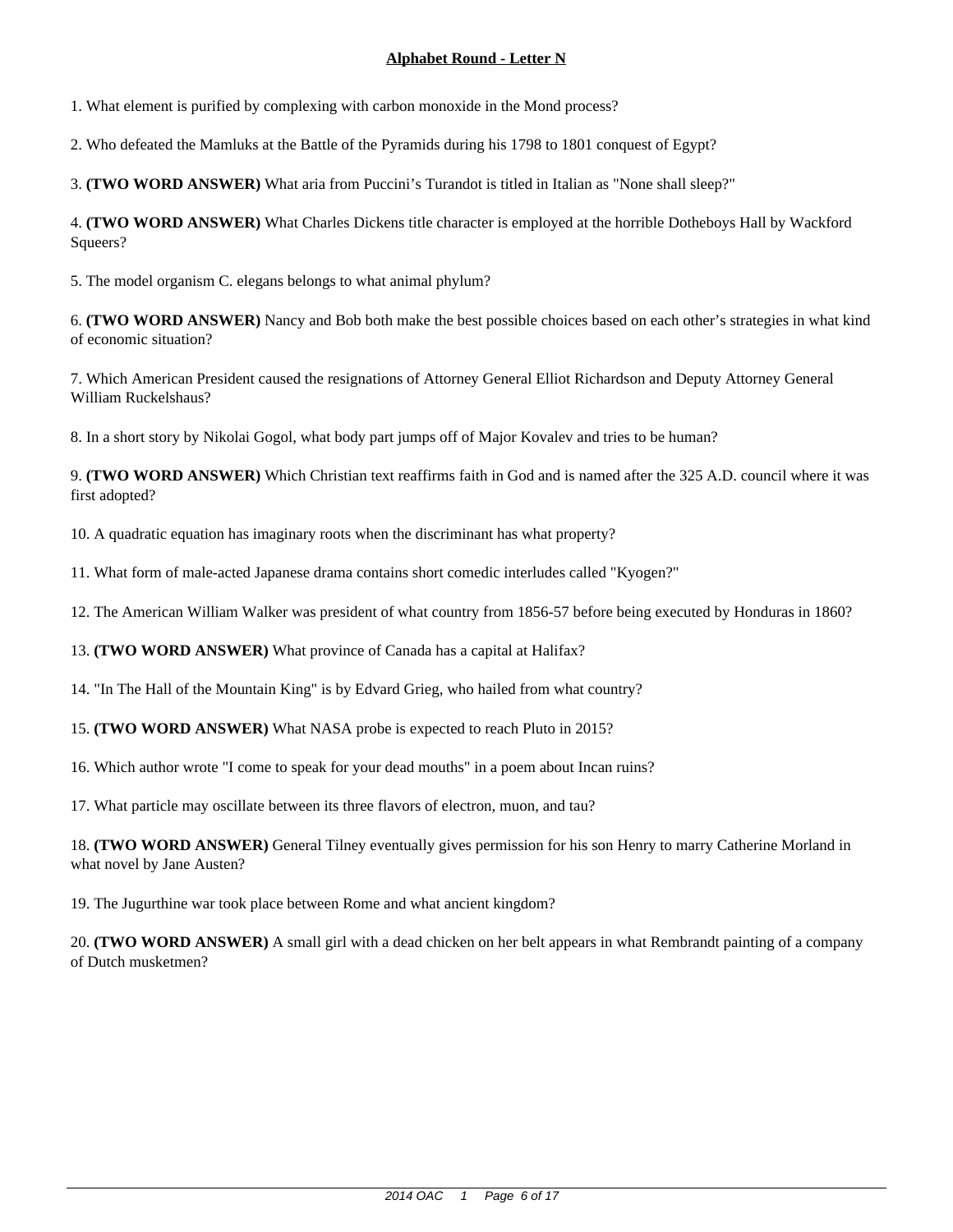- 1. **nickel** [or **Ni**]
- 2. **Napoleon** Bonaparte [or **Napoleon** I]
- 3. **Nessun Dorma**
- 4. **Nicholas Nickleby**
- 5. **nematodes** [or **nematoda**]
- 6. **Nash equilibrium**
- 7. Richard **Nixon**
- 8. **nose** [or **The Nose**]
- 9. **Nicene** Creed
- 10. **negative**
- 11. **Noh** theater
- 12. **Nicaragua**
- 13. **Nova Scotia**
- 14. **Norway**
- 15. **New Horizons**
- 16. Pablo **Neruda**
- 17. **neutrino**
- 18. **Northanger Abbey**
- 19. **Numidia**
- 20. The **Night Watch**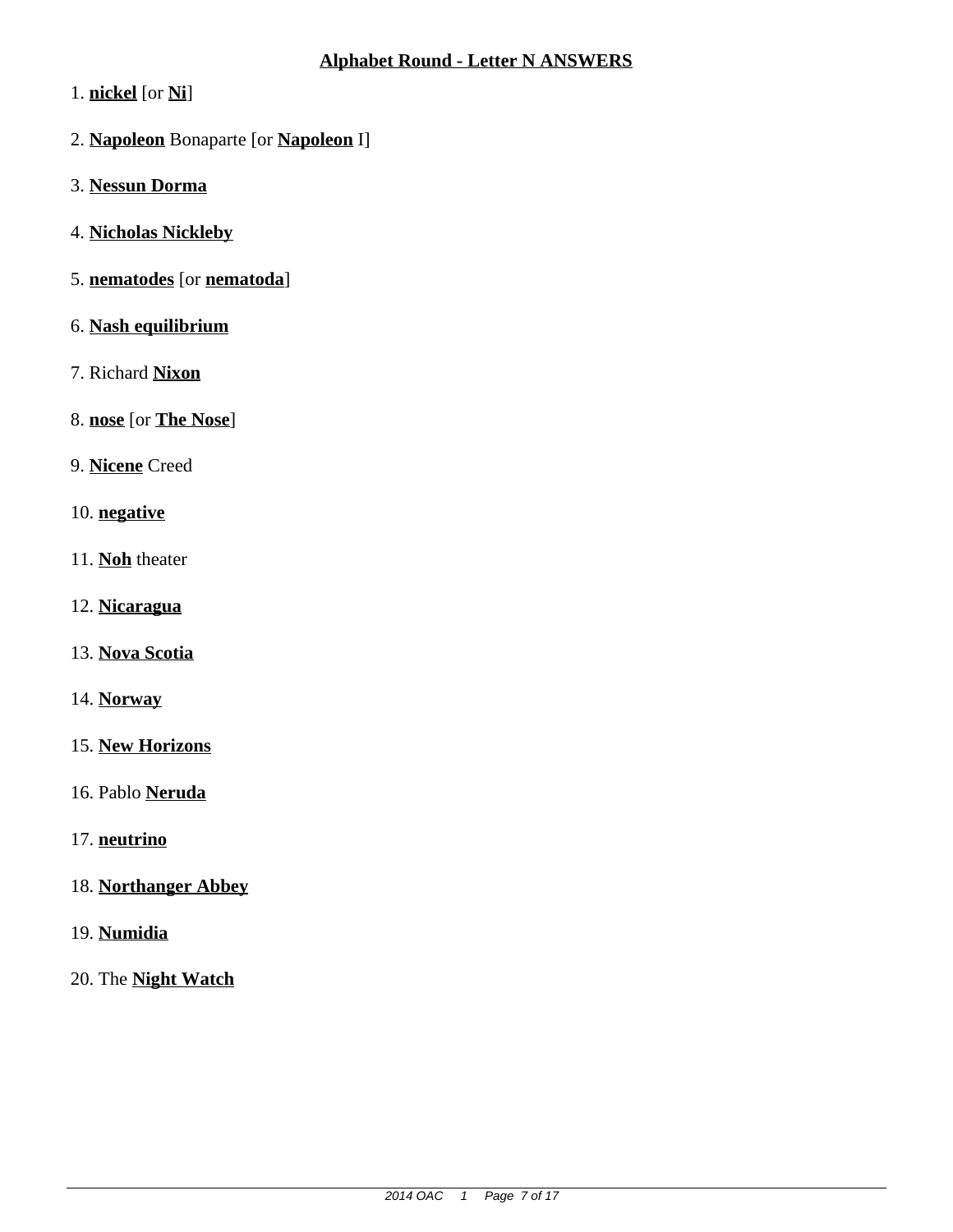# phenomenon always precedes religious belief. Identify this phenomenon of manipulating the natural world

ANSWER: **magic** [or word forms]

with incantations and rituals.

2. At the start of his political career, this future President joined the KKK and worked in the political machine of boss Thomas Pendergast. This president called the "Turnip Day Session" of Congress and used an executive order to desegregate the Army. He went on the "Whistle Stop Tour of America" to win the last Presidential election in which four candidates each exceeded two percent of the vote. The *Chicago Tribune* claimed that this "Fair Deal" proponent lost to Dewey in the election of 1948. Name this successor to FDR, who chose to bomb Nagasaki and Hiroshima.

ANSWER: Harry S. **Truman**

3. The protagonist of this play says that a man is "not the type that goes for jasmine perfume." It begins with a former English teacher coming to live with relatives at the "Elysian Fields." At the end of this play, the protagonist is led off to a mental institution while saying she has always depended on the kindness of strangers. In one scene, the brutish antagonist screams the name of his wife, Stella. Name this Tennessee Williams play about Stanley Kowalski and Blanche DuBois.

ANSWER: *A Streetcar Named Desire*

052-14-103-01103

149-14-103-01102

4. This value can be found by subtracting the initial state from the maximum of the transition state on some diagrams. An equation that sets this value equal to negative R-T times the natural log of the ratio between the equilibrium constant and the frequency factor is named for a Swedish chemist Svante Arrhenius (SUH-vahn-tuh uh-REE-nee-us). Catalysts lower this value for chemical reactions. It is usually represented as "E sub a." Name this value defined as the minimum energy required for a chemical reaction to occur. ANSWER: **activation** energy [or  $\underline{E}$  sub **a** until it is read]

084-14-103-01104

5. Constantin Brancusi's sculptures with this title are shaped nearly like the block-shaped material that they were sculpted from. Another sculpture of this name shows one person holding a book in his left hand and covering the face of the other. A sculpture of this name depicting Paolo and Francesca and originally meant for *The Gates of Hell* was made by Auguste Rodin. Give the common title of these artworks, which all show two people engaged in a display of affection. ANSWER: *The Kiss*

140-14-103-01105

6. This composer's short piano piece *Albumblatt* was rediscovered and given its premiere in 2012. This man's fourth symphony includes variations of a theme from Bach's *Cantata No. 150*. His *Four Serious Songs* were written in memory of Clara Schumann, with whom this composer was in love. This composer included student drinking songs in his *Academic Festival Overture.* Name this German composer who composed a famous lullaby.

ANSWER: Johannes **Brahms**

019-14-103-01101

1. Emile Durkheim's *Elementary Forms of the Religious Life* used a test of social role to distinguish this

(uh-ZAHN-day) by Edward Evans-Pritchard, who outlined a type of "thinking" known by this term, and it was grouped with "science and religion" in a Bronislaw Malinowski paper. According to James Frazer, this

phenomenon from religion. It was the last of three phenomena studied "among the Azande"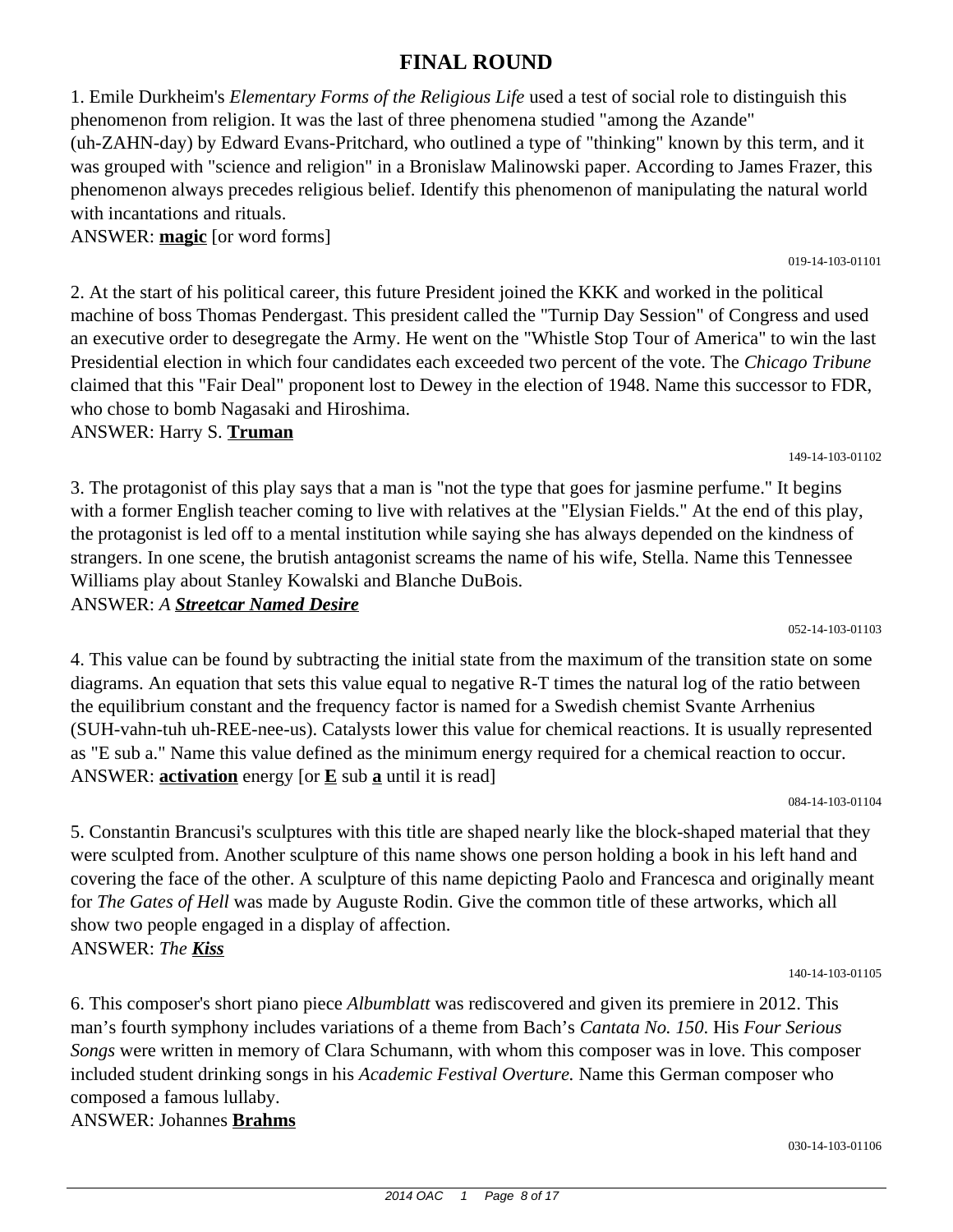7. In the first of his *Plays Pleasant*, this author wrote about the Swiss man Bluntschli, who seeks refuge in the home of Bulgarian war hero during the Serbo-Bulgarian War. This author created a Greek scholar named Adolphe Cusins who inherits a munitions company from Andrew Undershaft. In his best-known play, Colonel Pickering bets Henry Higgins that Eliza cannot become a woman of manners. Name this Irish dramatist of *Arms and the Man*, *Major Barbara*, and *Pygmalion*. ANSWER: George Bernard **Shaw**

190-14-103-01107

8. One of this author's novels opens with Pete helping his friend in a fight, though his seduction of Jimmie's sister, the title character, leads to her prostitution and death. One of this author's protagonists takes up the flag during a seemingly suicidal charge of the 304th Regiment. This author of *Maggie, A Girl of the Streets* is best known for a novel about the initially-cowardly Civil War soldier Henry Fleming. Identify this American author of *The Red Badge of Courage.* ANSWER: Stephen **Crane**

233-14-103-01108

9. Julius Caesar described seeing men dyed with woad while twice doing this action. The last successful instance of this feat was followed by the Harrying of the North and included a battle that featured the death of several housecarls. Napoleon envisioned accomplishing this feat with balloons and a massive tunnel, and Operation Sea Lion was a failed German attempt to do this action. It was most recently performed by the king who ordered the creation of the Domesday Book. Identify this kind of military conquest which gave William the Conqueror his name.

ANSWER: **invading Britain** [or **invading England** or other equivalents]

141-14-103-01109

10. Allan Maxam and Walter Gilbert developed a method for performing this process in 1977. Frederick Sanger won his second Nobel Prize for devising the "chain-termination method" for performing this action, which uses ddNTPs (d-d-N-T-Ps). Craig Venter's Celera used the "shotgun" method of performing this action to accomplish it much faster than the Human Genome Project could. Name this procedure that determines the order of nucleotides in the molecule that encodes genetic data. ANSWER: DNA **sequencing** [or obvious equivalents]

080-14-103-01110

11. In the center of this painting, a man with a brown bandanna can be seen looking upward toward the center of the painting. The towers of Notre Dame appear on the right side of this painting covered by white smoke, and a bearded man wearing a scarf and top hat can be seen holding a rifle on the left. In this painting, a boy wields two pistols next to the central bare-breasted woman, who is holding a tricolored flag. Name this painting by Eugène Delacroix.

ANSWER: *Liberty Leading the People* [or *La Liberté Guidant le Peuple*]

227-14-103-01111

12. The second item on this list is "samudaya" (sah-moo-DIE-uh), which is later elucidated to include killing, lying, stealing, and other forms of "attachment." This list begins with "dukkha" (DOO-kuh) and ends with "magga." These tenets were revealed at Sarnath and are recorded in the text *The Setting in Motion of the Wheel of Dharma,* and they constituted the first sermon given after the enlightenment under the Bodhi tree. The last of these beliefs says that the Eightfold Path is the way to reach nirvana. Identify this set of core beliefs of Buddhism.

ANSWER: **Four Noble Truths** [or **Chattari-ariya-saccani**; or **Chatvari-arya-satyani**]

019-14-103-01112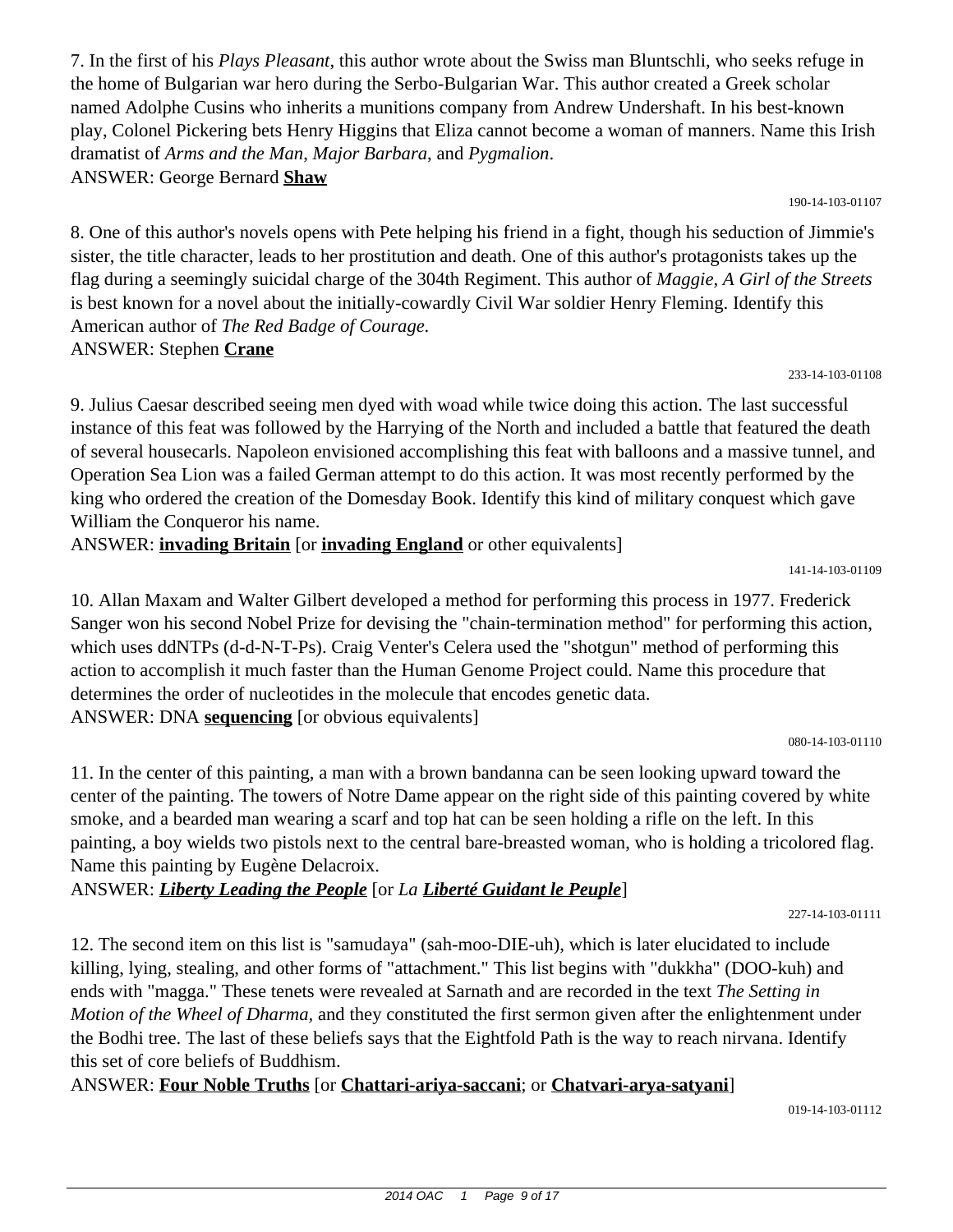13. In this novel, it is revealed that Debray gives confidential information to his lover to help her invest her husband's money in stocks. That accusation is dealt with by Villefort (vee-yuh-FORT), who realizes a letter given to this novel's protagonist by Napoleon is addressed to his father. With the assistance of Faria, that protagonist escapes that Chateau d'If (DEEF) and gains a fortune. Identify this novel about Edmond Dantes written by Alexandre Dumas (doo-MAH).

ANSWER: *The Count of Monte-Cristo* [or *Le Comte de Monte-Cristo*]

233-14-103-01113

14. This novel's sequel features characters Lew Rabinowitz and Sammy Singer, and is titled *Closing Time*. A name mixup in this novel leads to the sending home of A. Fortiori, instead of the man Major Sanderson thought crazy, leading to the protagonist asking Dobbs if he will kill Colonel Cathcart. M&M Enterprises makes millions for this novel's character Milo Minderbinder. In this novel, Yossarian can't stop flying bombing missions unless he's insane, but his desire to stop bombing proves his sanity. Identify this novel by Joseph Heller.

ANSWER: *Catch-22*

15. Apomixis (EY-poh-MIKE-sis), also known as a clonal version of this process, can occur in species that utilize the ZW sex-determination system. Automixis (AWE-toh-MIKE-sis) occurs when the eggs in this process do undergo meiosis. This process occurs naturally in invertebrates such as aphids, rotifers and nematodes (NEE-muh-tohdz). This form of reproduction has been observed in vertebrate species such as hammerhead sharks and Komodo dragons. Identify this form of asexual reproduction, named from the Greek for "virgin birth," in which an unfertilized egg becomes a new organism. ANSWER: **parthenogenesis** [prompt on asexual **reproduction**]

084-14-103-01115

233-14-103-01114

16. A cathedral in this city was designed by Konstantin Thon and was started on this city's Sparrow Hills. Dmitry Donskoy led this city when it defeated the Tatars at the Battle of Kulikovo (koo-lee-KOH-voh). This city is home to the largest Orthodox cathedral in the world, the Cathedral of Christ the Savior. Ivan the Terrible allegedly blinded the architect of this city's eight-domed cathedral, built to honor Ivan's conquest of Kazan (kuh-ZON). This city was burned after Napoleon won the Battle of Borodino. Name this Russian city, home to St. Basil's Cathedral and the Kremlin. ANSWER: **Moscow** [or **Moskva**]

186-14-103-01116

17. A character in this poem is swallowed by Vipunen (VEE-poo-nen), from whom he extorts the magic words necessary to build a boat without using his hands. The earth is created at the beginning of this poem when a bird's nest falls off the knee of Ilmatar (ILL-ma-tar), who was impregnated by the wind and becomes the mother of Vainamoinen (VINE-a-MOY-nen). Later in this poem, Ilmarinen (ILL-ma-ree-nen) forges the Sampo. Name this national epic of Finland. ANSWER: the *Kalevala* (KAH-leh-VAH-lah)

142-14-103-01117

18. This man was shot five times by the radical Ferdinand Cohen-Blind. He urged the passage of the Anti-Socialist Laws and innovative Sickness and Accident Insurance Laws. This man claimed that the great questions of the day would be resolved "by iron and blood" and launched the anti-Catholic *Kulturkampf.* He was eventually removed from office by Kaiser Wilhelm II. Name this chancellor who unified the German states into a Prussia-dominated empire. ANSWER: Otto von **Bismarck**

052-14-103-01118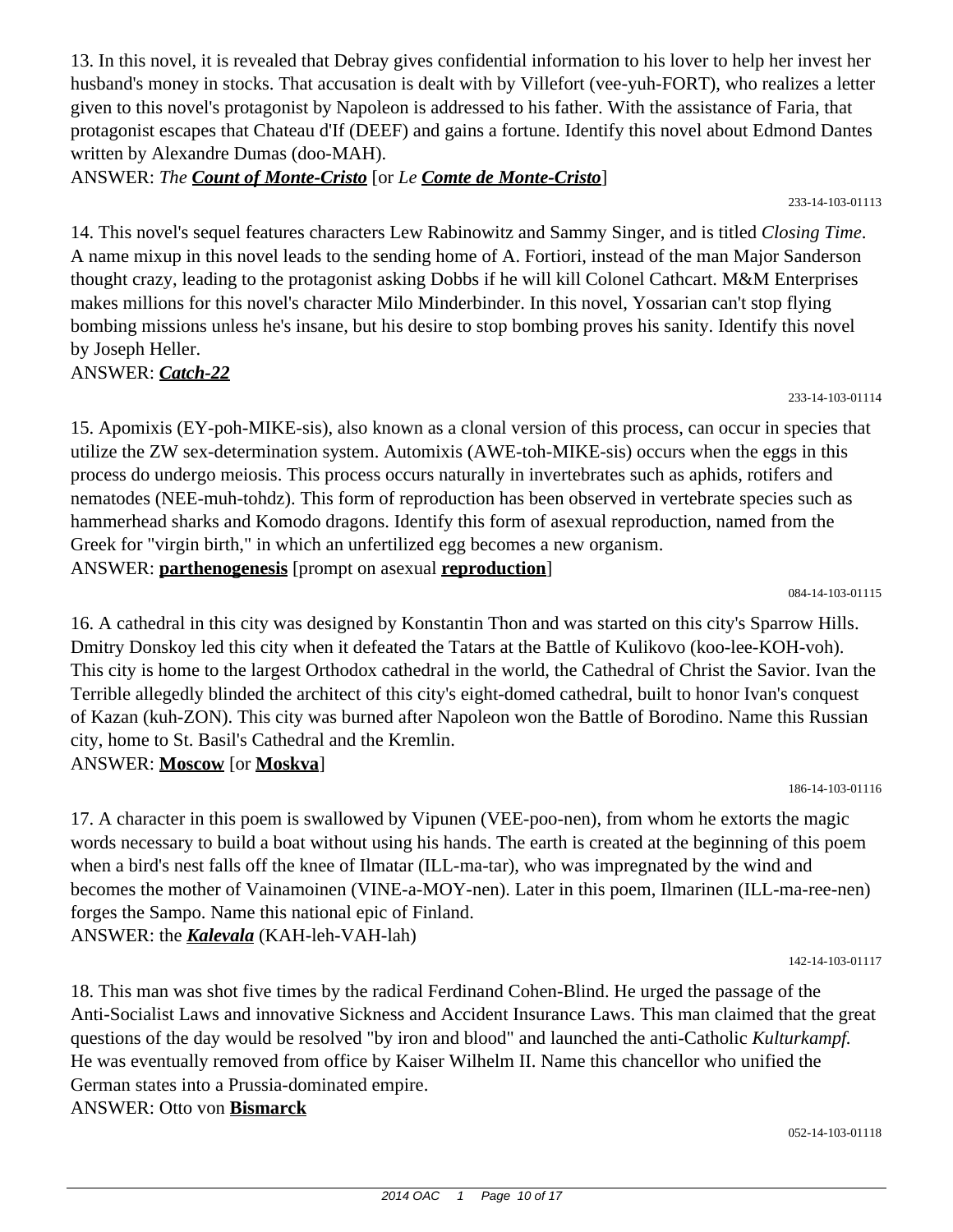19. In diagramming a heat engine on a plot partially named for this value, it is generally shown along the y-axis. At a given mass, a gas that follows Gay-Lussac's (GEH LOO-sack's) law will have this value directly proportional to the gas's temperature. This value is kept constant for a gas when considering the relationship of Charles's Law between temperature and volume, and this value is also kept constant in an isobaric process. Name this value measured in Pascals and calculated by taking force over area. ANSWER: **pressure**

023-14-103-01119

20. A portrait of this monarch was painted by Jean Clouet (cloo-EY). He was criticized for allying his country with the Ottoman Empire, the first European to do so. This king successfully invaded Italy by defeating Swiss pikemen at the Battle of Marignano (MAH-rin-YAH-no), but he was captured ten years later at Pavia (pah-VEE-uh). This monarch failed to strike an alliance with Henry VIII at the Field of the Cloth of Gold, but was successful in cultivating the French Renaissance. Name this Valois (val-WAH) King of France who often fought against Holy Roman Emperor Charles V. ANSWER: **Francis I** [prompt on **Francis**]

140-14-103-01120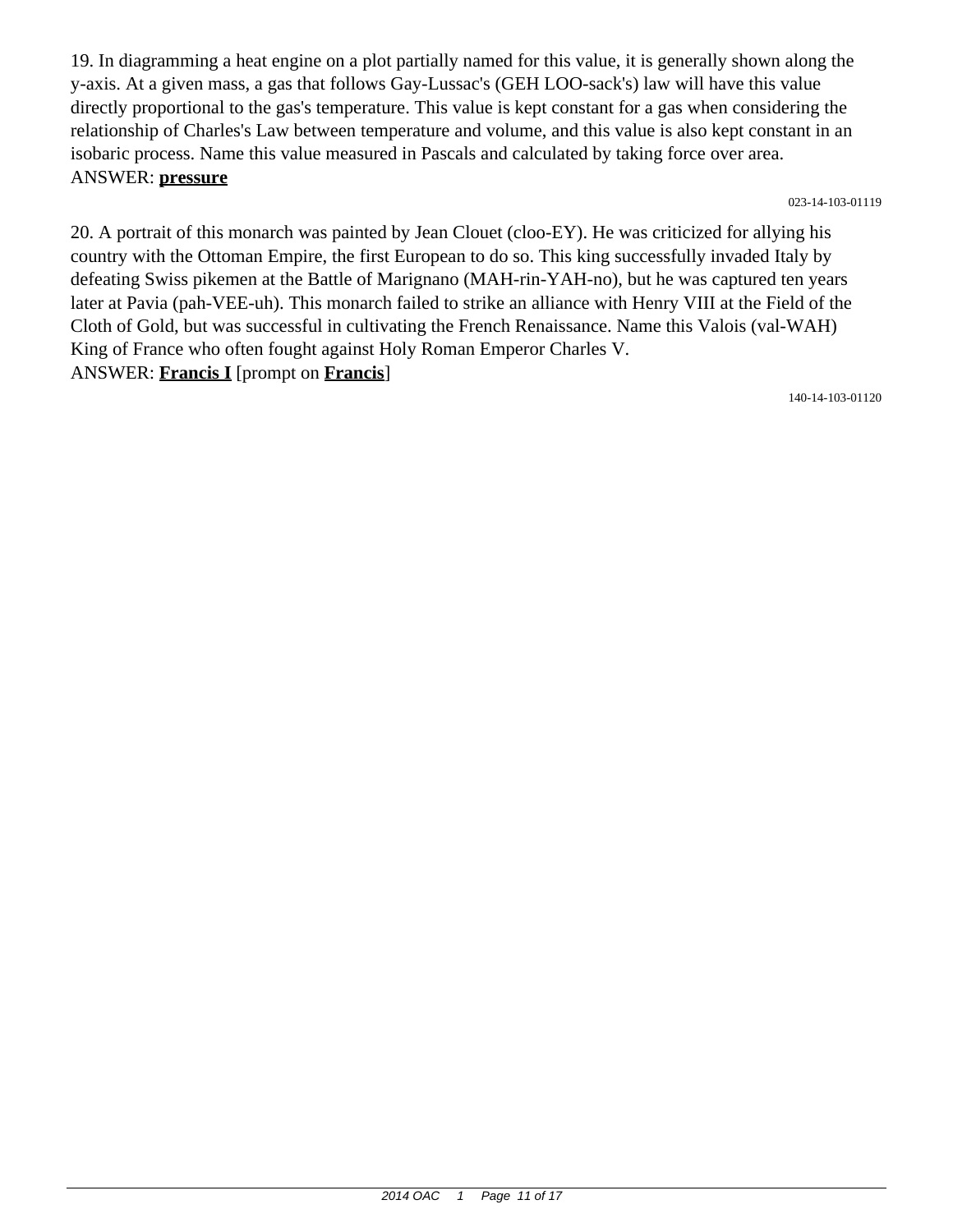1. What element is purified by complexing with carbon monoxide in the Mond process?

2. Who defeated the Mamluks at the Battle of the Pyramids during his 1798 to 1801 conquest of Egypt?

3. **(TWO WORD ANSWER)** What aria from Puccini's Turandot is titled in Italian as "None shall sleep?"

4. **(TWO WORD ANSWER)** What Charles Dickens title character is employed at the horrible Dotheboys Hall by Wackford Squeers?

5. The model organism C. elegans belongs to what animal phylum?

6. **(TWO WORD ANSWER)** Nancy and Bob both make the best possible choices based on each other's strategies in what kind of economic situation?

7. Which American President caused the resignations of Attorney General Elliot Richardson and Deputy Attorney General William Ruckelshaus?

8. In a short story by Nikolai Gogol, what body part jumps off of Major Kovalev and tries to be human?

9. **(TWO WORD ANSWER)** Which Christian text reaffirms faith in God and is named after the 325 A.D. council where it was first adopted?

10. A quadratic equation has imaginary roots when the discriminant has what property?

11. What form of male-acted Japanese drama contains short comedic interludes called "Kyogen?"

12. The American William Walker was president of what country from 1856-57 before being executed by Honduras in 1860?

13. **(TWO WORD ANSWER)** What province of Canada has a capital at Halifax?

14. "In The Hall of the Mountain King" is by Edvard Grieg, who hailed from what country?

15. **(TWO WORD ANSWER)** What NASA probe is expected to reach Pluto in 2015?

16. Which author wrote "I come to speak for your dead mouths" in a poem about Incan ruins?

17. What particle may oscillate between its three flavors of electron, muon, and tau?

18. **(TWO WORD ANSWER)** General Tilney eventually gives permission for his son Henry to marry Catherine Morland in what novel by Jane Austen?

19. The Jugurthine war took place between Rome and what ancient kingdom?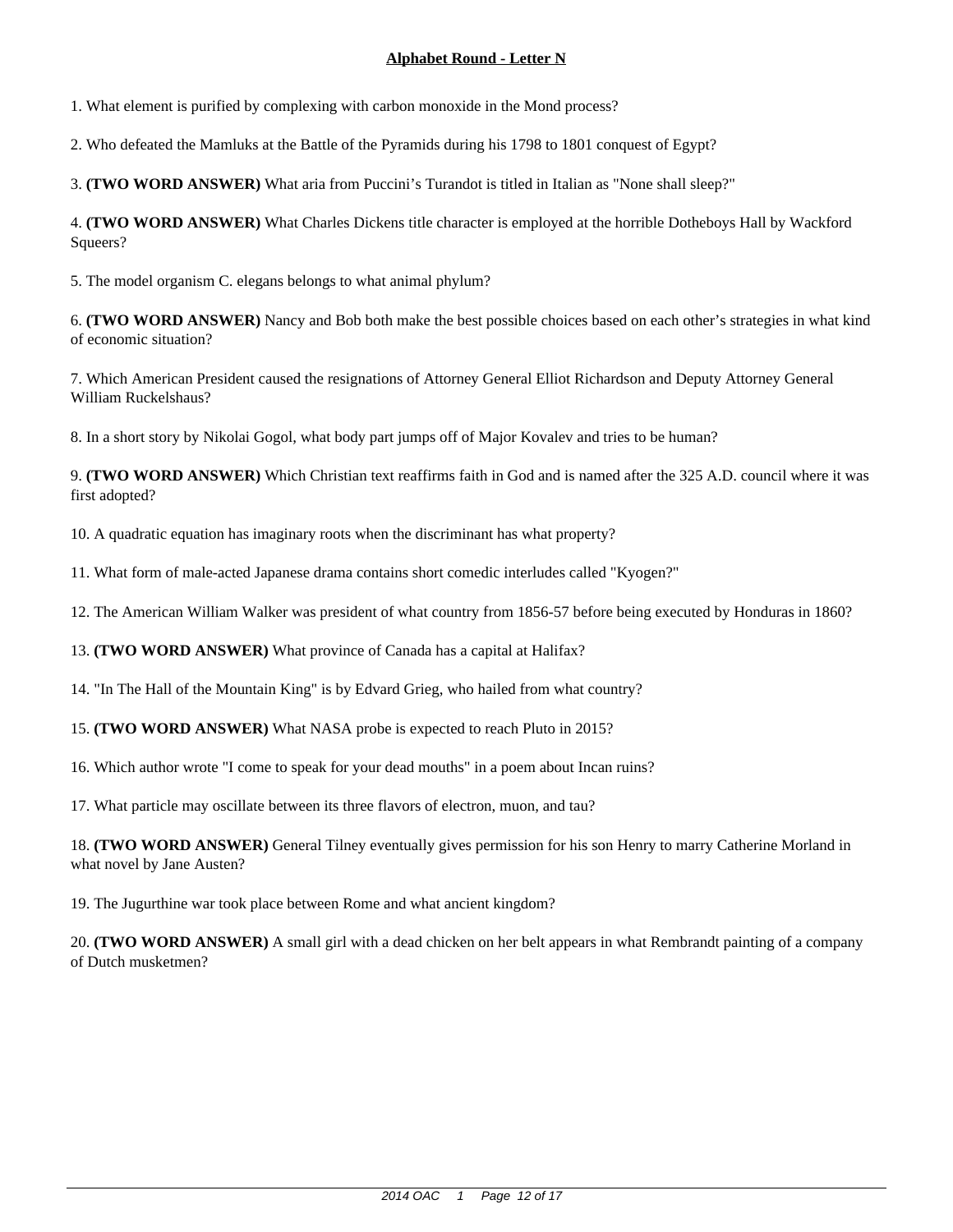1. What element is purified by complexing with carbon monoxide in the Mond process?

2. Who defeated the Mamluks at the Battle of the Pyramids during his 1798 to 1801 conquest of Egypt?

3. **(TWO WORD ANSWER)** What aria from Puccini's Turandot is titled in Italian as "None shall sleep?"

4. **(TWO WORD ANSWER)** What Charles Dickens title character is employed at the horrible Dotheboys Hall by Wackford Squeers?

5. The model organism C. elegans belongs to what animal phylum?

6. **(TWO WORD ANSWER)** Nancy and Bob both make the best possible choices based on each other's strategies in what kind of economic situation?

7. Which American President caused the resignations of Attorney General Elliot Richardson and Deputy Attorney General William Ruckelshaus?

8. In a short story by Nikolai Gogol, what body part jumps off of Major Kovalev and tries to be human?

9. **(TWO WORD ANSWER)** Which Christian text reaffirms faith in God and is named after the 325 A.D. council where it was first adopted?

10. A quadratic equation has imaginary roots when the discriminant has what property?

11. What form of male-acted Japanese drama contains short comedic interludes called "Kyogen?"

12. The American William Walker was president of what country from 1856-57 before being executed by Honduras in 1860?

13. **(TWO WORD ANSWER)** What province of Canada has a capital at Halifax?

14. "In The Hall of the Mountain King" is by Edvard Grieg, who hailed from what country?

15. **(TWO WORD ANSWER)** What NASA probe is expected to reach Pluto in 2015?

16. Which author wrote "I come to speak for your dead mouths" in a poem about Incan ruins?

17. What particle may oscillate between its three flavors of electron, muon, and tau?

18. **(TWO WORD ANSWER)** General Tilney eventually gives permission for his son Henry to marry Catherine Morland in what novel by Jane Austen?

19. The Jugurthine war took place between Rome and what ancient kingdom?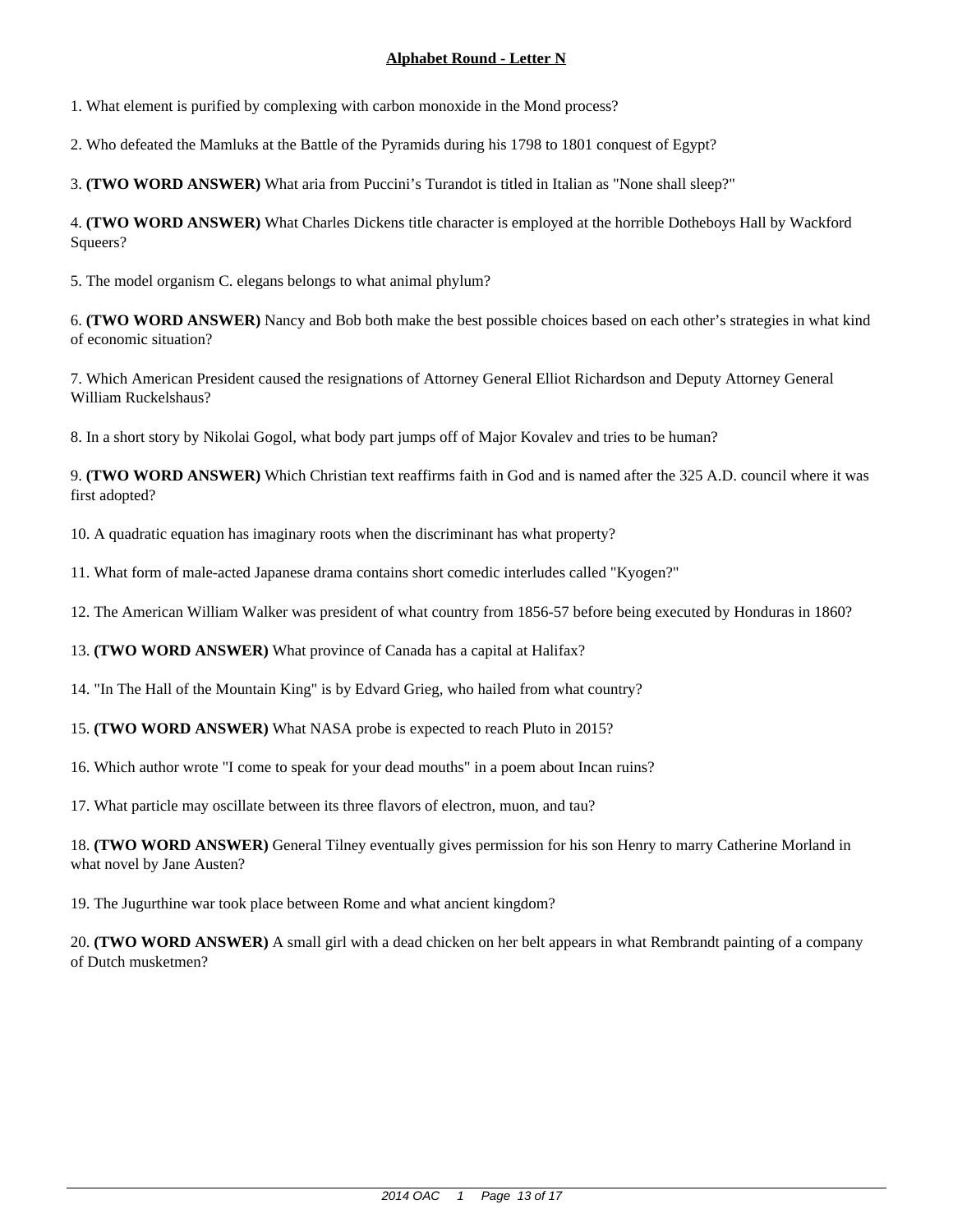1. What element is purified by complexing with carbon monoxide in the Mond process?

2. Who defeated the Mamluks at the Battle of the Pyramids during his 1798 to 1801 conquest of Egypt?

3. **(TWO WORD ANSWER)** What aria from Puccini's Turandot is titled in Italian as "None shall sleep?"

4. **(TWO WORD ANSWER)** What Charles Dickens title character is employed at the horrible Dotheboys Hall by Wackford Squeers?

5. The model organism C. elegans belongs to what animal phylum?

6. **(TWO WORD ANSWER)** Nancy and Bob both make the best possible choices based on each other's strategies in what kind of economic situation?

7. Which American President caused the resignations of Attorney General Elliot Richardson and Deputy Attorney General William Ruckelshaus?

8. In a short story by Nikolai Gogol, what body part jumps off of Major Kovalev and tries to be human?

9. **(TWO WORD ANSWER)** Which Christian text reaffirms faith in God and is named after the 325 A.D. council where it was first adopted?

10. A quadratic equation has imaginary roots when the discriminant has what property?

11. What form of male-acted Japanese drama contains short comedic interludes called "Kyogen?"

12. The American William Walker was president of what country from 1856-57 before being executed by Honduras in 1860?

13. **(TWO WORD ANSWER)** What province of Canada has a capital at Halifax?

14. "In The Hall of the Mountain King" is by Edvard Grieg, who hailed from what country?

15. **(TWO WORD ANSWER)** What NASA probe is expected to reach Pluto in 2015?

16. Which author wrote "I come to speak for your dead mouths" in a poem about Incan ruins?

17. What particle may oscillate between its three flavors of electron, muon, and tau?

18. **(TWO WORD ANSWER)** General Tilney eventually gives permission for his son Henry to marry Catherine Morland in what novel by Jane Austen?

19. The Jugurthine war took place between Rome and what ancient kingdom?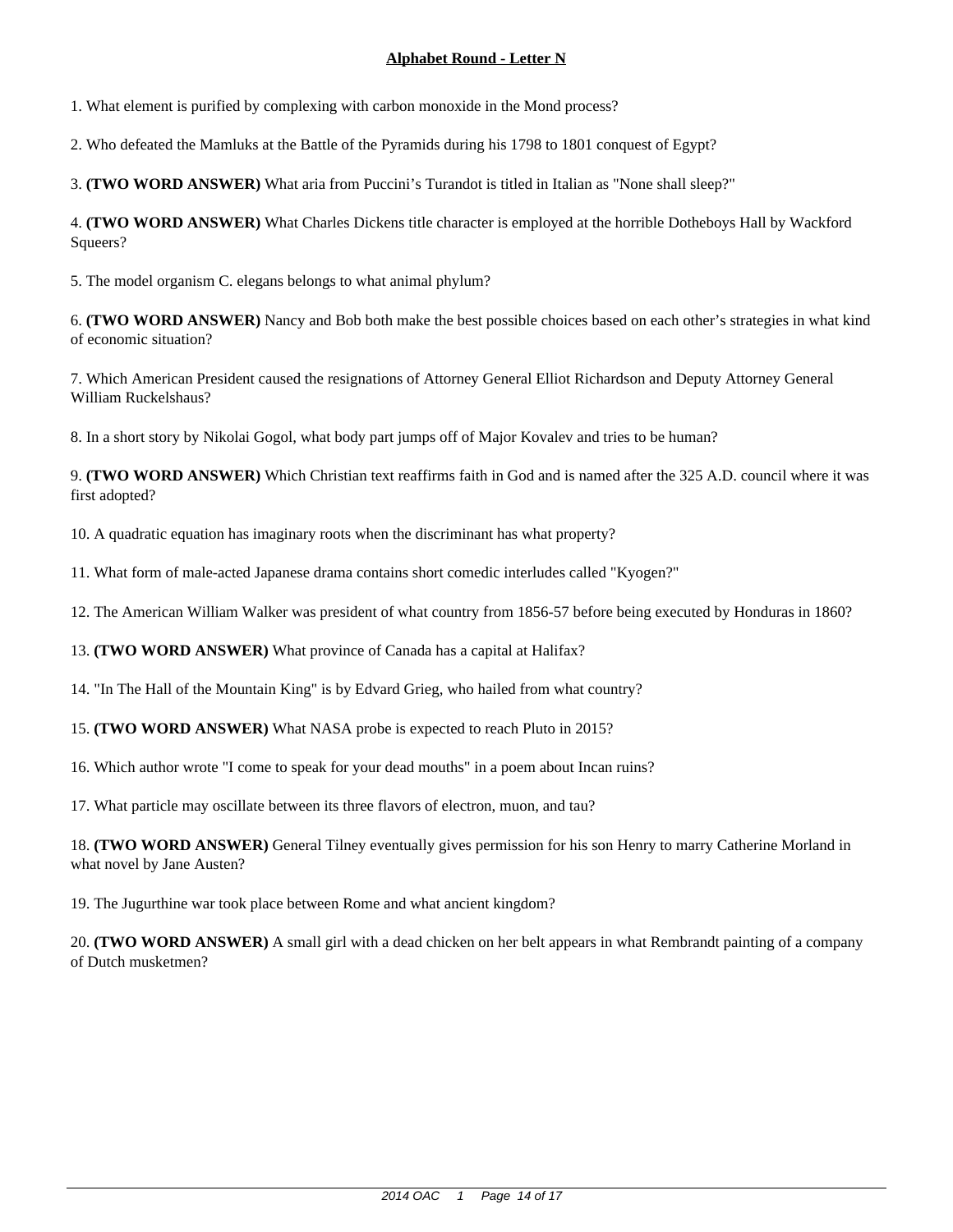1. What element is purified by complexing with carbon monoxide in the Mond process?

2. Who defeated the Mamluks at the Battle of the Pyramids during his 1798 to 1801 conquest of Egypt?

3. **(TWO WORD ANSWER)** What aria from Puccini's Turandot is titled in Italian as "None shall sleep?"

4. **(TWO WORD ANSWER)** What Charles Dickens title character is employed at the horrible Dotheboys Hall by Wackford Squeers?

5. The model organism C. elegans belongs to what animal phylum?

6. **(TWO WORD ANSWER)** Nancy and Bob both make the best possible choices based on each other's strategies in what kind of economic situation?

7. Which American President caused the resignations of Attorney General Elliot Richardson and Deputy Attorney General William Ruckelshaus?

8. In a short story by Nikolai Gogol, what body part jumps off of Major Kovalev and tries to be human?

9. **(TWO WORD ANSWER)** Which Christian text reaffirms faith in God and is named after the 325 A.D. council where it was first adopted?

10. A quadratic equation has imaginary roots when the discriminant has what property?

11. What form of male-acted Japanese drama contains short comedic interludes called "Kyogen?"

12. The American William Walker was president of what country from 1856-57 before being executed by Honduras in 1860?

13. **(TWO WORD ANSWER)** What province of Canada has a capital at Halifax?

14. "In The Hall of the Mountain King" is by Edvard Grieg, who hailed from what country?

15. **(TWO WORD ANSWER)** What NASA probe is expected to reach Pluto in 2015?

16. Which author wrote "I come to speak for your dead mouths" in a poem about Incan ruins?

17. What particle may oscillate between its three flavors of electron, muon, and tau?

18. **(TWO WORD ANSWER)** General Tilney eventually gives permission for his son Henry to marry Catherine Morland in what novel by Jane Austen?

19. The Jugurthine war took place between Rome and what ancient kingdom?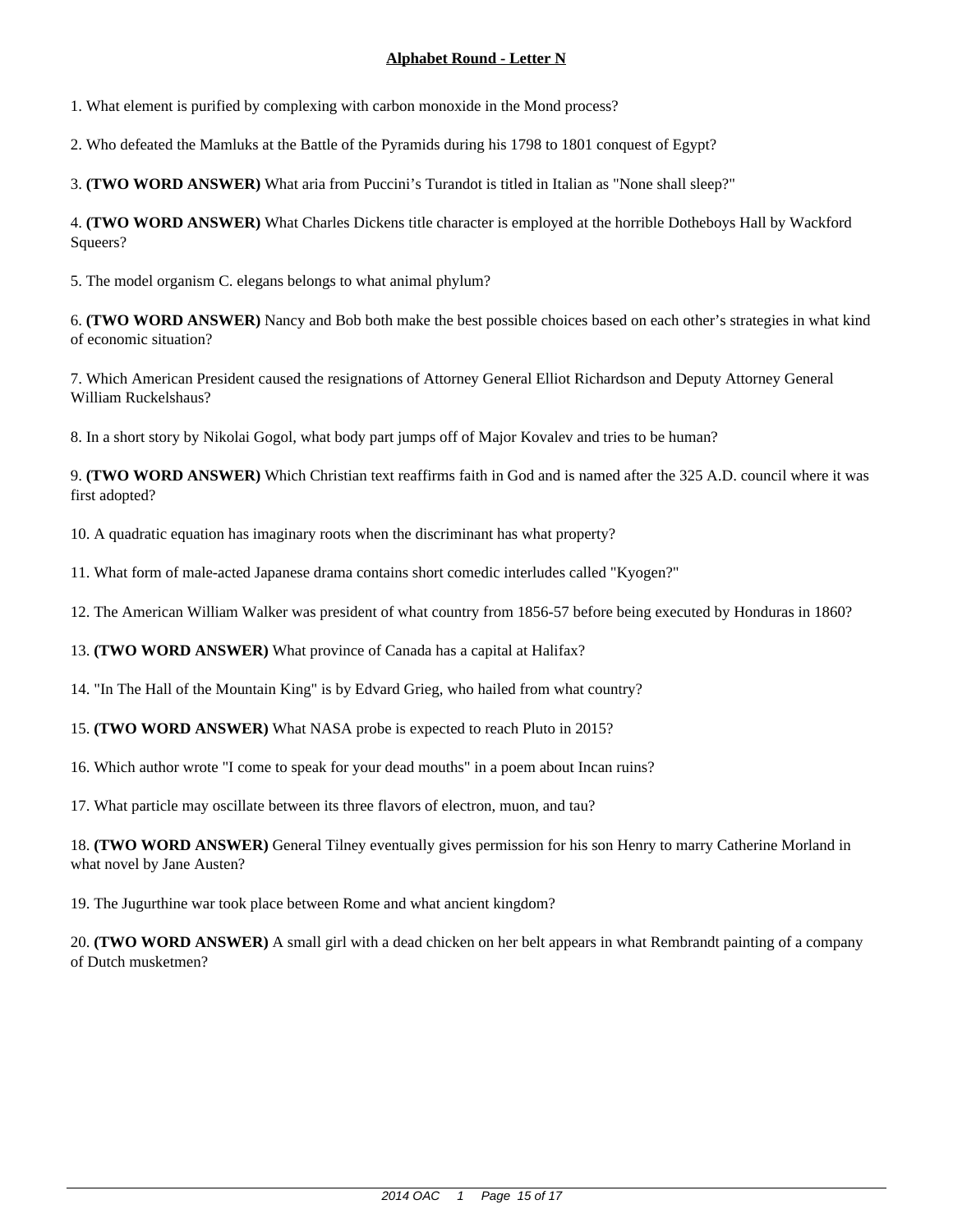| $5.$ $\overline{\phantom{a}}$ |
|-------------------------------|
| 6.                            |
|                               |
| 8.                            |
|                               |
|                               |
|                               |
|                               |
|                               |
|                               |
|                               |
|                               |
|                               |
|                               |
|                               |
|                               |
|                               |
| 20.                           |
|                               |